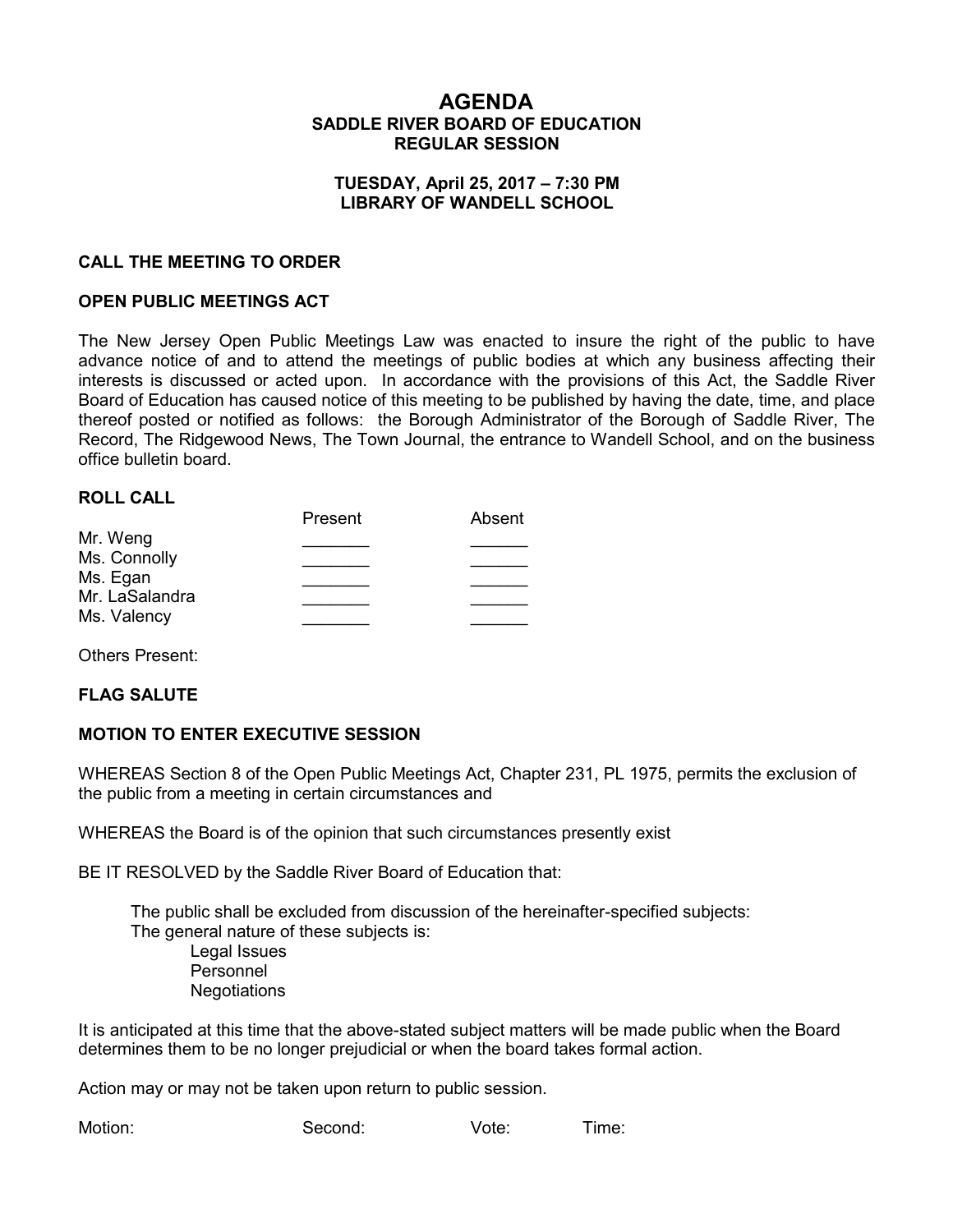# **MOTION TO ADJOURN EXECUTIVE SESSION**

Motion: Second: Vote: Time:

#### **APPROVAL OF THE MINUTES:**

Motion to approve the minutes of the following meetings:

| April 4, 2017  | <b>Special Session</b>   |
|----------------|--------------------------|
| April 4, 2017  | <b>Executive Session</b> |
| April 20, 2017 | <b>Special Session</b>   |
| April 20, 2017 | <b>Executive Session</b> |

Motion: Second: Vote: Time:

## **SUPERINTENDENT'S REPORT**

• HIB report

#### **VICE PRINCIPAL'S REPORT**

# **PUBLIC HEARING ON THE 2017-2018 BUDGET**

## **BUSINESS ADMINISTRATOR'S REPORT**

## **BOARD PRESIDENT'S REPORT**

## **MEETING OPEN TO THE PUBLIC FOR COMMENTS OF AGENDA ITEMS ONLY**

Anyone addressing the board will be limited to 3 minutes. Time allotted for comments is 30 minutes.

## **AGENDA ITEMS AS PER ATTACHED**

# **COMMENTS BY THE PUBLIC ON NON-AGENDA ITEMS**

Anyone addressing the board will be limited to 3 minutes. Time allotted for comments is 30 minutes.

## **MOTION TO ADJOURN MEETING**

Motion: Second: Vote: Time: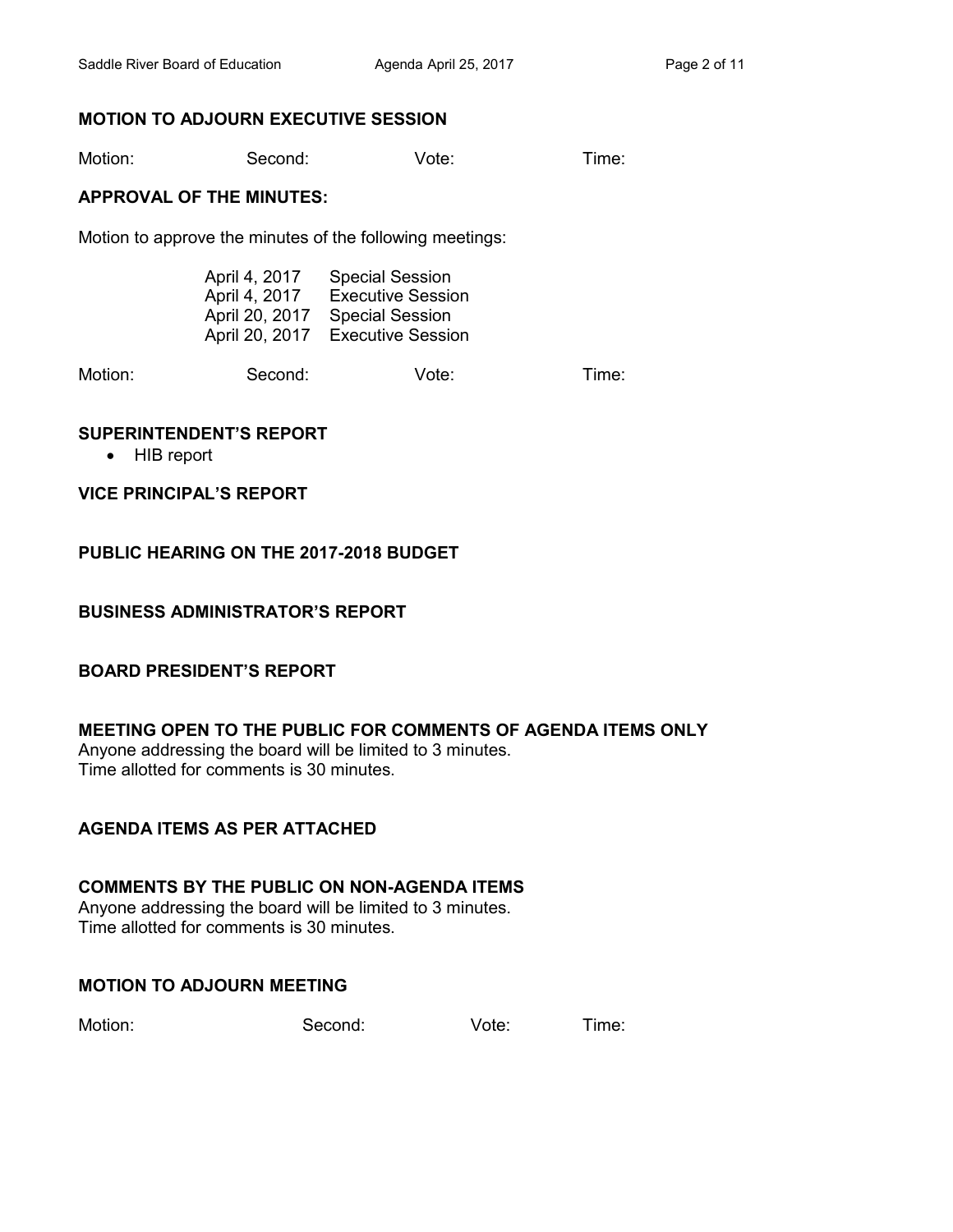#### **SADDLE RIVER BOARD OF EDUCATION TUESDAY, APRIL 25, 2017 RESOLUTIONS – SUMMARY**

# **ADMINISTRATION**

- $A-924$  $1<sup>st</sup>$  Reading Revised Policy 6171.4 (Addendum) – Special Education
- A-925 Shared Services Borough of Saddle River Funding Water Fountains
- A-926 Shared Services Borough of Saddle River Election Space

# **HUMAN RESOURCES**

- HR-1272 Donna M. Logan Retirement
- HR-1273 Kathleen Miller Retirement
- HR-1274 Angela Penna Stipend School Play Monitor
- HR-1275 Aubree McLean Stipend Wandell Rec Cheerleading Advisor
- HR-1276 Lisa Kilgallen Stipend Wandell Rec Spring Ecology Meets Technology Club
- HR-1277 Lisa Kilgallen -Stipend Wandell Rec Stem Club
- HR-1278 Aides as Substitute Teachers

## **EDUCATION**

## **FINANCE**

- F-2517 Payment of Bills April 2017
- F-2518 Appropriation Transfers March 2017
- F-2519 Line Item Certification
- F-2520 Board Secretary Report February & March 2017
- F-2521 Treasurer Report February & March 2017
- F-2522 Agreement Treasurer's & Board Secretary's Reports February & March 2017
- F-2523 On-Tech Consulting, Inc. E-Rate Application Process 2017-2018
- F-2524 Chapter 192/193 Additional Funding 2016-2017
- F-2525 Revision of Resolution #F-2497 Non-Public Security Entitlement Funds 2016-2017 **Expenditure**
- F-2526 Nonpublic Nursing Services Ann Hanna Saddle River Day School June 2017 Summer Program
- F-2527 Donation Ho-Ho-Kus/Saddle River Recreation
- F-2528 Donations Wandell Home & School Association
- F-2529 Adoption of 2017-2018 District Budget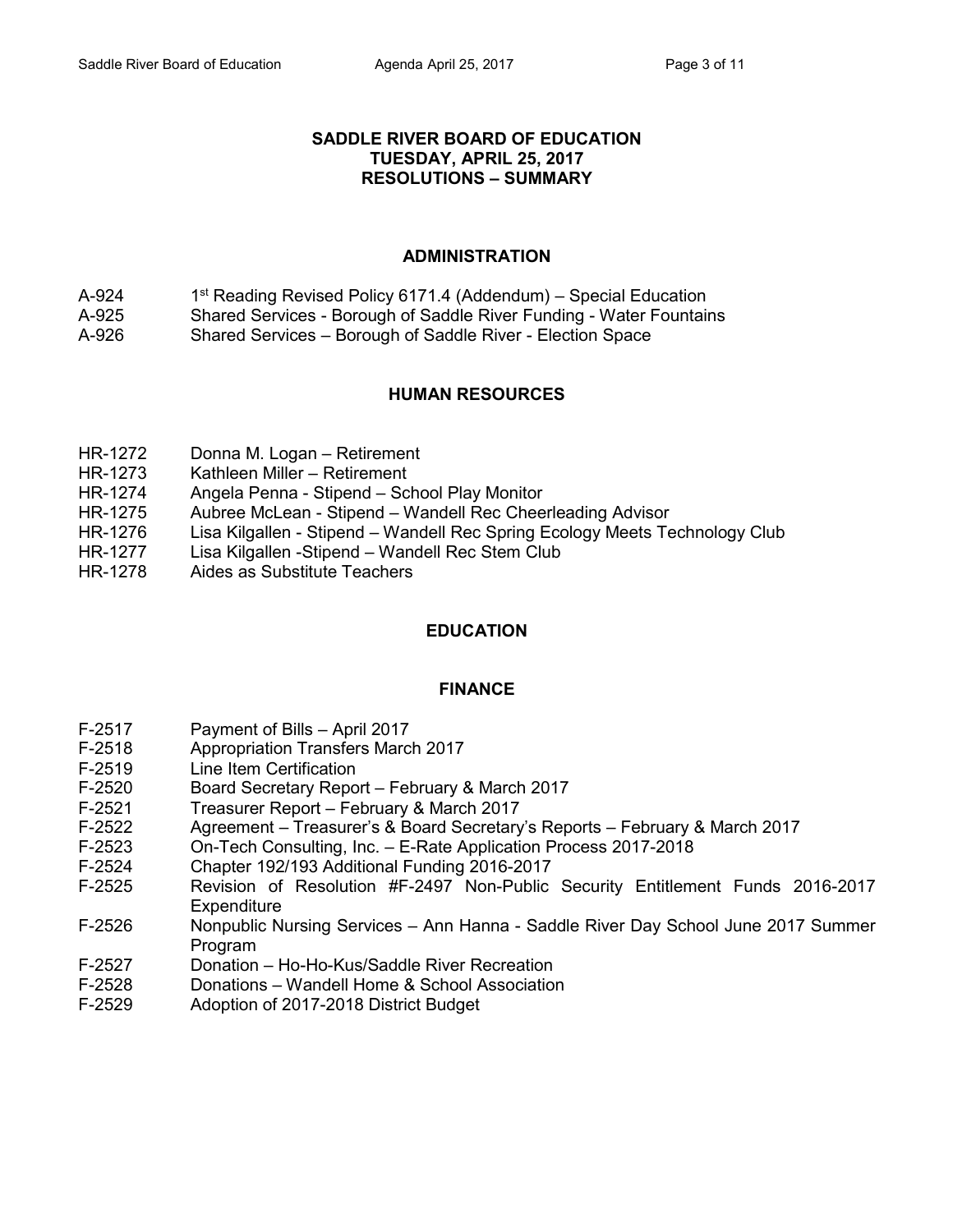# **ADMINISTRATION**

## **COMMITTEE REPORTS**

- **1.** Board Communications Committee
- **2.** Liaison: Ramsey Board of Education
- **3.** Liaison: Northern Highlands Board of Education
- **4.** Home & School Association
- **5.** New Jersey School Boards Association/NJSBA Legislative Committee
- **6.** Policy Committee
- **7.** Liaison to Mayor and Council
- **8.** Blue Ribbon Committee
- **9.** Ad Hoc Anniversary Committee
- **10.** Negotiations Committee

# **A-924 1 st READING REVISED POLICY 6171.4 (ADDENDUM) – SPECIAL EDUCATION**

BE IT RESOLVED to approve the 1<sup>st</sup> reading of revised Policy 6171.4 (Addendum) Special Education.

# **A-925 SHARED SERVICES - BOROUGH OF SADDLE RIVER - FUNDING WATER FOUNTAINS**

BE IT RESOLVED as relates to shared services with the Borough of Saddle River, the Saddle River Board of Education accepts with gratitude, funding provided by the Borough to replace water fountains at Wandell School.

## **A-926 SHARED SERVICES - BOROUGH OF SADDLE RIVER - ELECTION SPACE**

BE IT RESOLVED as relates to shared services with the Borough of Saddle River, the Saddle River Board of Education will provide space within Wandell School for elections, with a 2018 target date.

#### ADMINISTRATION MOTION VOTE:

Motion: Second: Discussion:

Roll Call Vote: JC: PE: JL: TV: TW: TW: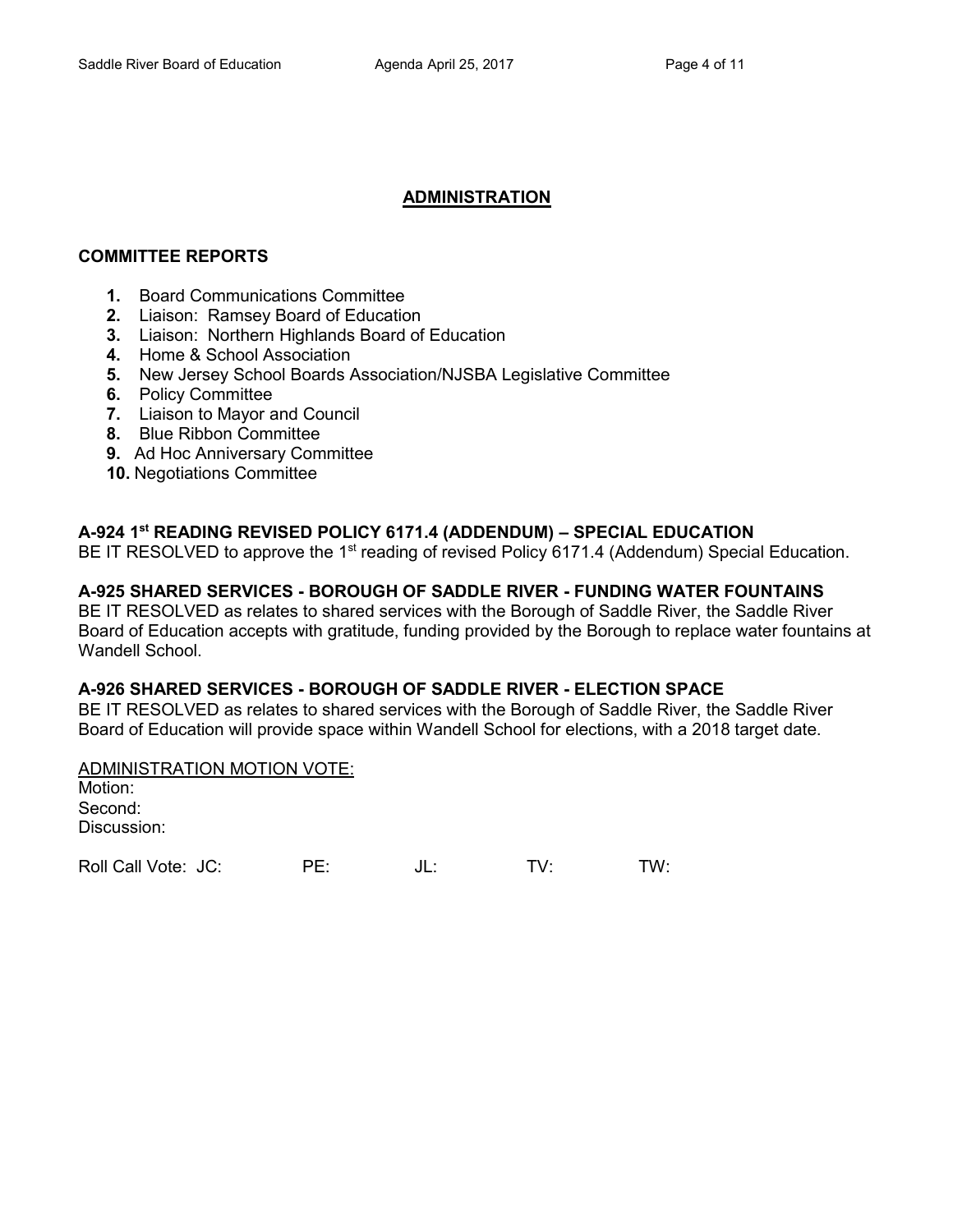## **HUMAN RESOURCES**

#### **COMMITTEE REPORTS**

1. Superintendent Search

## **HR-1272 DONNA M. LOGAN – RETIREMENT**

BE IT RESOLVED that, upon recommendation of the Interim Superintendent the Saddle River Board of Education accepts the resignation, for retirement purposes, of Donna M. Logan, School Business Administrator and Board Secretary, effective at the close of business June 30, 2017.

## **HR-1273 KATHLEEN MILLER– RETIREMENT**

BE IT RESOLVED that, upon recommendation of the Interim Superintendent the Saddle River Board of Education accepts the resignation, for retirement purposes, of Kathleen Miller, Teacher, effective at the close of business June 30, 2017.

## **HR-1274 ANGELA WILKOS - STIPEND - SCHOOL PLAY MONITOR**

BE IT RESOLVED that, upon recommendation of the Interim Superintendent the Saddle River Board of Education approves the stipend of \$210 (1 evening @ 2.5 hours) to Angela Wilkos as monitor for the school play at the SREA negotiated rate of \$84 per hour.

# **HR-1275 AUBREE MCLEAN - STIPEND – WANDELL REC CHEERLEADING ADVISOR**

BE IT RESOLVED that, upon the recommendation of the Interim Superintendent the Saddle River Board of Education approves a stipend to Aubree McLean in the amount of \$750 funded by Wandell School Recreation, for duties performed as the Wandell Rec Cheerleading Advisor from April through June 2017.

## **HR-1276 LISA KILGALLEN STIPEND – WANDELL REC SPRING ECOLOGY MEETS TECHNOLOGY CLUB**

BE IT RESOLVED that, upon recommendation of the Superintendent, the Saddle River Board of Education approves the stipend to Lisa Kilgallen at the rate of \$235 per student from Wandell School Recreation Committee Funds for duties performed in connection with the Wandell Rec Spring Ecology Meets Technology Club from April to June 2017.

## **HR-1277 LISA KILGALLEN STIPEND – WANDELL REC SPRING STEM CLUB**

BE IT RESOLVED that, upon recommendation of the Superintendent, the Saddle River Board of Education approves the stipend to Lisa Kilgallen at the rate of \$235 per student from Wandell School Recreation Committee Funds for duties performed in connection with the Wandell Rec Spring Stem Club from April through June 2017.

## **HR-1278 AIDES AS SUBSTITUTE TEACHERS**

BE IT RESOLVED that, upon recommendation of the Interim Superintendent the Saddle River Board of Education approves the following aides as substitute teachers on an as-needed basis, with no change in compensation with each aide holding the appropriate certification:

- Maureen Rockey-Tirado
- Karin Scotti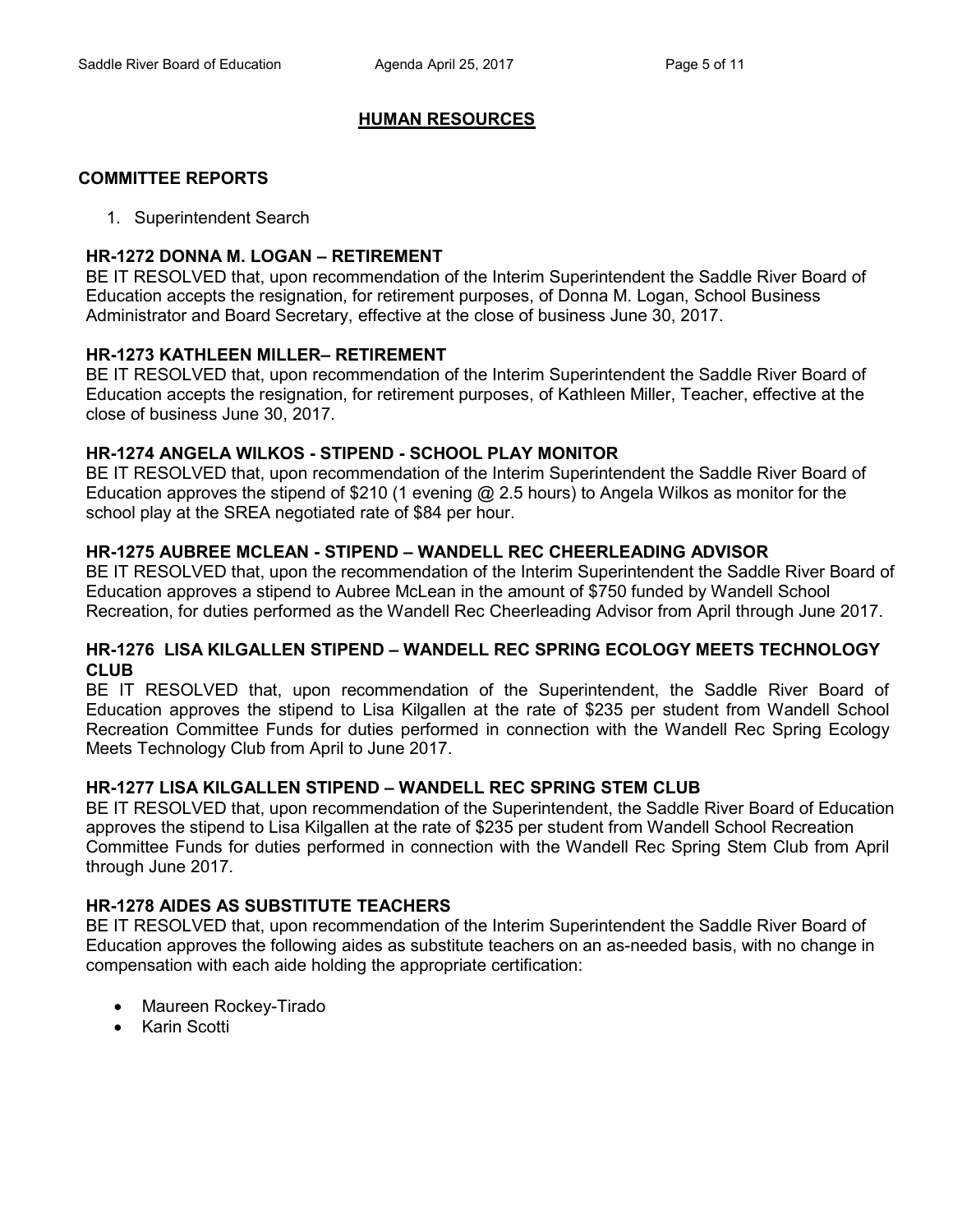# ALL HUMAN RESOURCES MOTIONS BUNDLED FOR SINGLE VOTE: Motion: Second: Discussion:

Roll Call Vote: JC: PE: JL: TV: TW: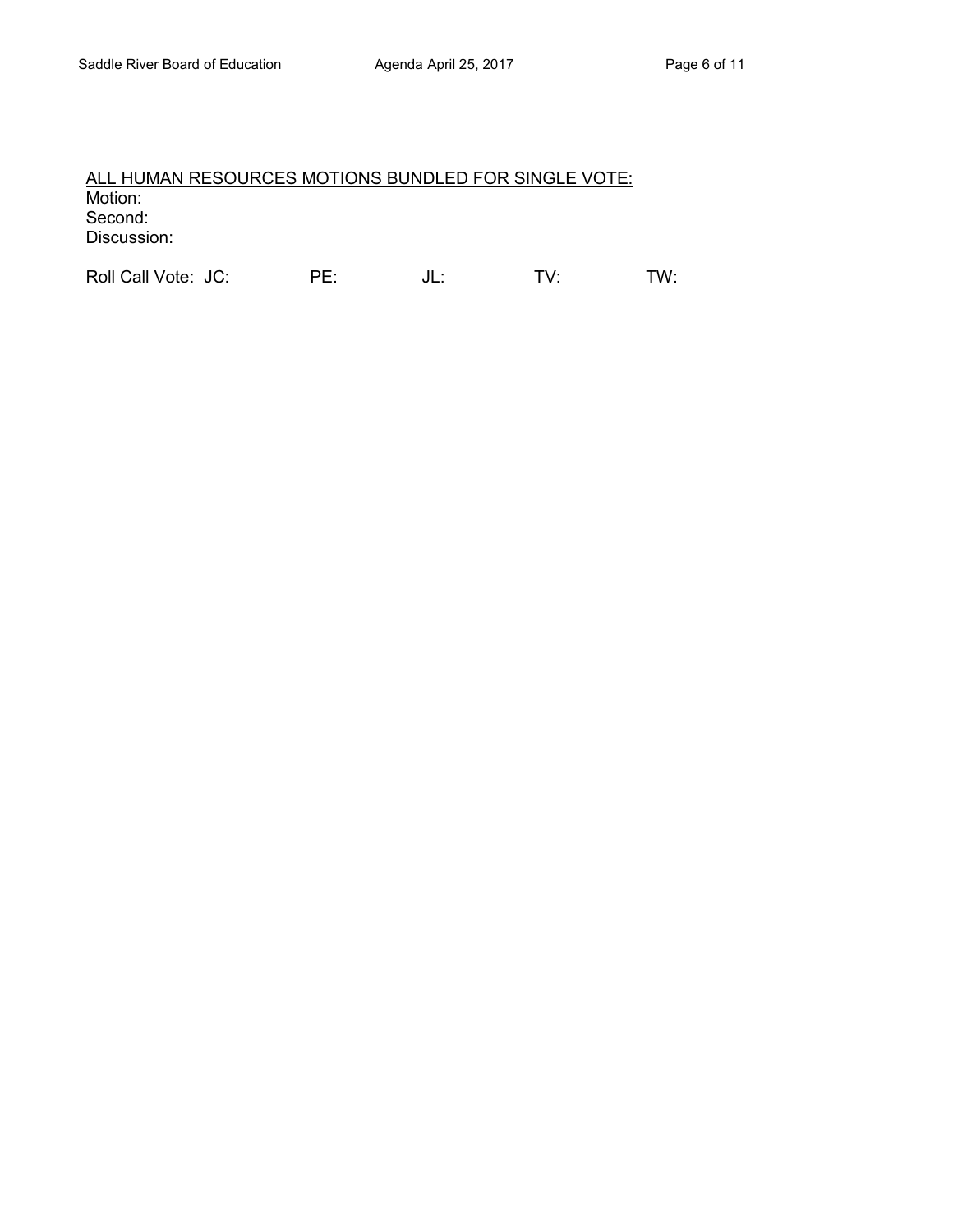# **EDUCATION**

## **COMMITTEE REPORTS**

- 1. Technology Committee
- 2. Curriculum Committee
- 3. Wandell School Recreation Committee
- 4. Health, Well-being, Safety and Transportation Committee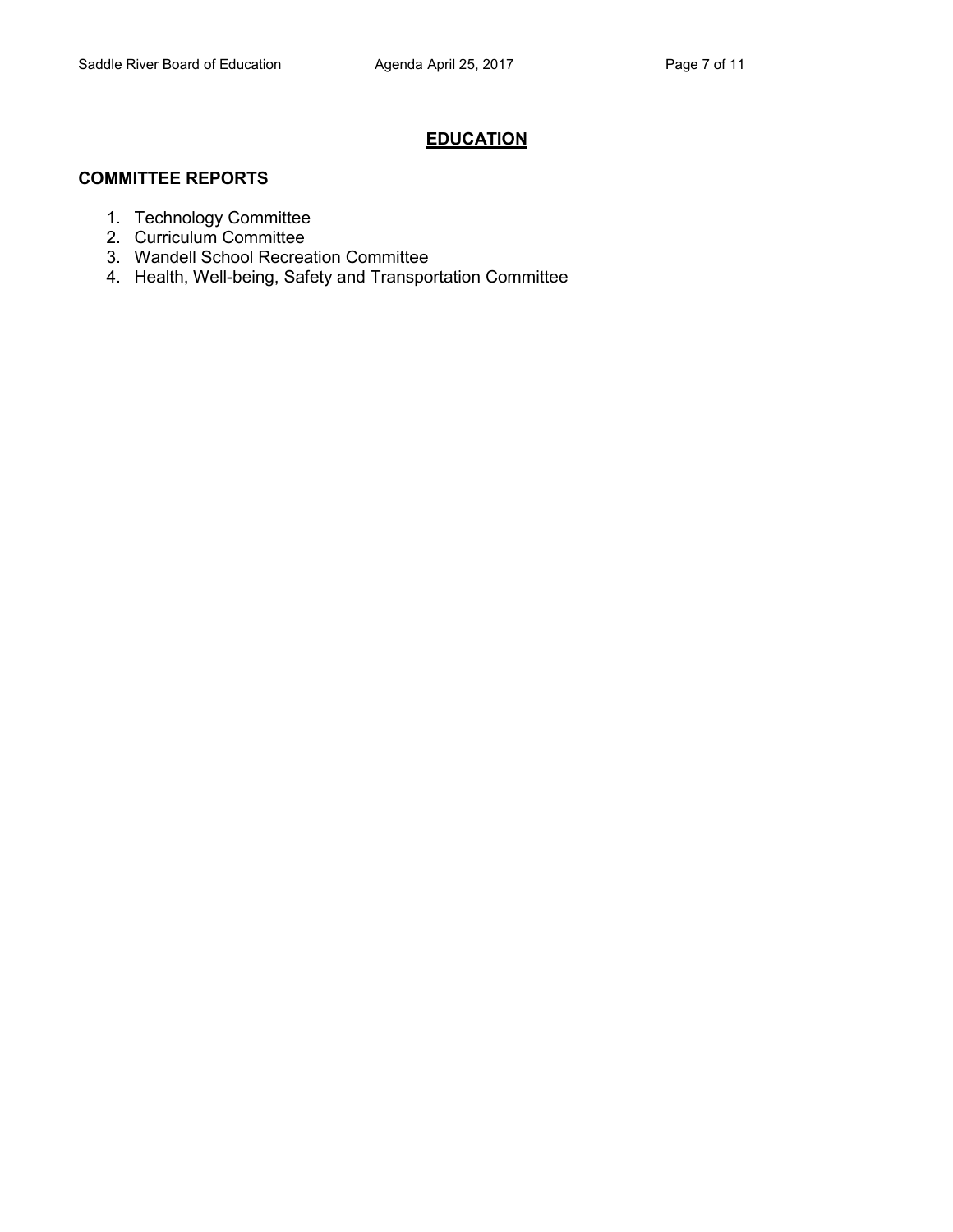## **FINANCE**

#### **COMMITTEE REPORTS**

- 1. Finance/Budget Committee
- 2. Renovation Committee

#### **F-2517 PAYMENT OF BILLS – APRIL 2017**

BE IT RESOLVED that the payment of bills as per the attached April 2017 Bills and Claims lists be approved.

#### **F-2518 APPROPRIATION TRANSFERS – MARCH 2017**

BE IT RESOLVED that the following appropriation transfers for the month of March 2017 be approved:

| Account#          |                               | From         |                | <u>To</u>  |
|-------------------|-------------------------------|--------------|----------------|------------|
| 11-000-218-390-06 | Testing                       | \$<br>230.00 |                |            |
| 11-000-218-600-06 | Testing                       |              | \$             | 230.00     |
| 11-000-219-800-40 | Child Study Team              | \$<br>34.00  |                |            |
| 11-000-219-600-40 | Child Study Team              |              | \$             | 34.00      |
| 11-000-230-630-43 | <b>General Admin Services</b> | \$<br>500.00 |                |            |
| 11-000-230-339-42 | General Admin Services        |              | \$             | 500.00     |
| 11-000-230-530-42 | <b>General Admin Services</b> | \$<br>54.00  |                |            |
| 11-000-230-530-43 | General Admin Services        |              | \$             | 38.00      |
| 11-000-230-530-48 | <b>General Admin Services</b> |              | \$             | 16.00      |
| 11-000-230-630-42 | <b>General Admin Services</b> | \$<br>30.00  |                |            |
| 11-000-230-610-43 | <b>General Admin Services</b> |              | \$             | 30.00      |
| 11-000-230-530-48 | <b>General Admin Services</b> | \$<br>25.00  |                |            |
| 11-000-230-530-43 | <b>General Admin Services</b> | \$<br>161.00 |                |            |
| 11-000-230-530-40 | <b>General Admin Services</b> |              | \$             | 186.00     |
| 11-000-240-800-19 | <b>School Administration</b>  | \$<br>24.00  |                |            |
| 11-000-240-600-19 | <b>School Administration</b>  |              | \$             | 24.00      |
| 11-000-251-580-48 | <b>Central Services</b>       | \$<br>156.00 |                |            |
| 11-000-251-600-48 | <b>Central Services</b>       |              | $\mathfrak{S}$ | 156.00     |
| 11-105-100-101-01 | <b>Pre K Salaries</b>         | \$<br>27.00  |                |            |
| 11-105-100-101-21 | <b>Pre K Salaries</b>         |              | \$             | 27.00      |
| 20-060-100-590-16 | <b>Wandell Rec</b>            | \$<br>125.00 |                |            |
| 20-060-100-610-00 | <b>Wandell Rec</b>            |              | \$             | 125.00     |
| 20-070-100-610-00 | Home & School                 | \$<br>100.00 |                |            |
| 20-070-270-512-00 | Home & School                 |              | \$             | 100.00     |
| 20-511-300-500-00 | <b>Nonpublic Security</b>     | \$<br>500.00 |                |            |
| 20-511-300-600-00 | <b>Nonpublic Security</b>     |              | \$             | 500.00     |
| Totals            |                               | \$1,966.00   |                | \$1,966.00 |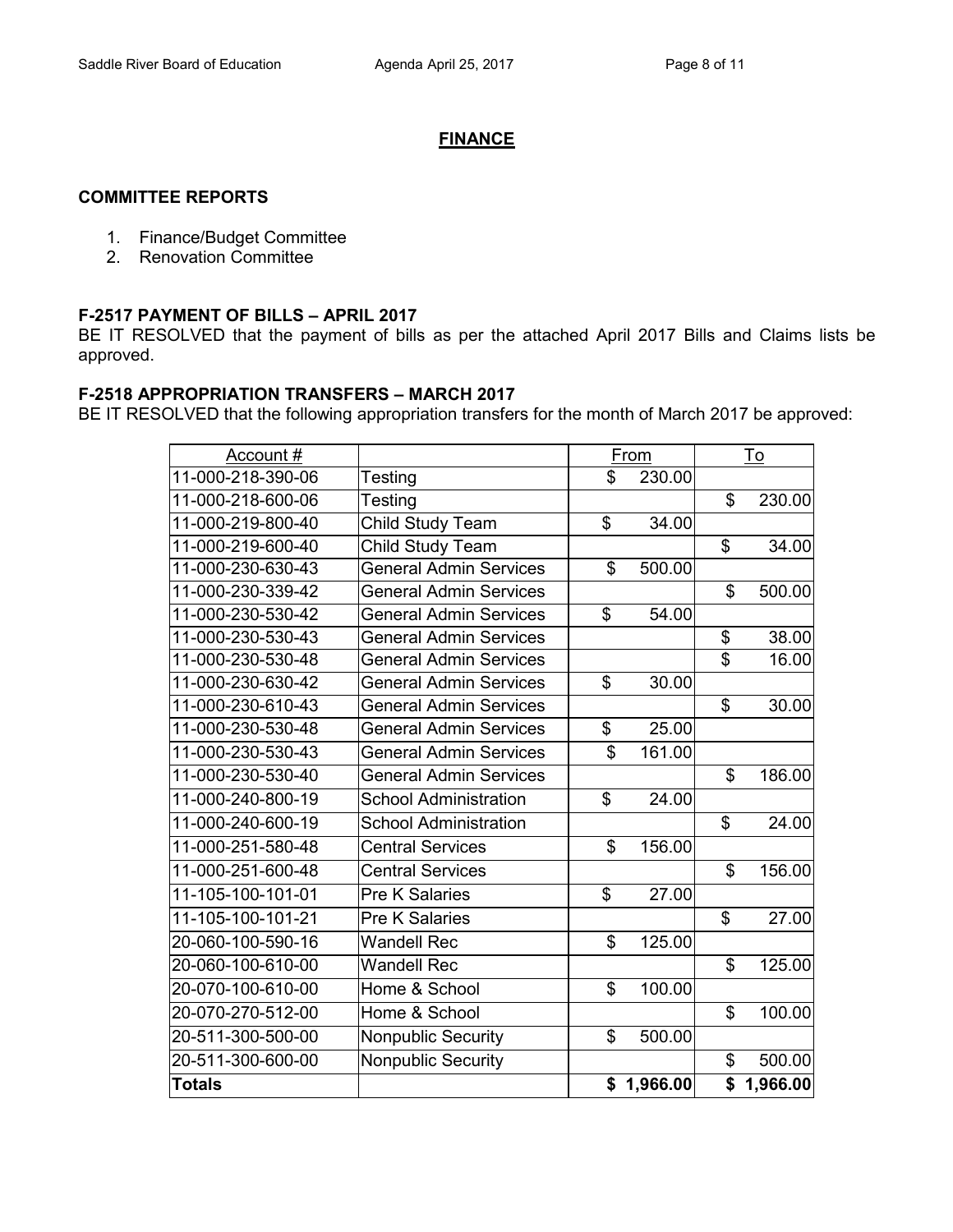## **F-2519 LINE ITEM CERTIFICATION**

BE IT RESOLVED that in compliance with NJAC 6:20-2A-10(e) that the Board of Education certifies that no major account or fund has been over-expended and that as of this report, sufficient funds are available to meet the District's financial obligations for the remainder of the fiscal year.

## **F-2520 BOARD SECRETARY REPORT – FEBRUARY & MARCH 2017**

BE IT RESOLVED that the attached Board Secretary Report for the months of February & March 2017 be approved.

# **F-2521 TREASURER REPORT – FEBRUARY & MARCH 2017**

BE IT RESOLVED that the attached Report of the Treasurer for the months of February & March 2017 be approved.

## **F-2522 AGREEMENT–TREASURER'S & BOARD SECRETARY'S REPORTS – FEBRUARY & MARCH 2017**

BE IT RESOLVED that the Saddle River Board of Education states that the Report of the Treasurer of School Moneys and the Report of the Secretary of the Board of Education for the months of February & March 2017 is in agreement and on file in the Board Secretary's Office.

# **F-2523 ON-TECH CONSULTING, INC. – E-RATE APPLICATION PROCESS 2017-2018**

BE IT RESOLVED, that the Saddle River Board of Education authorizes an agreement with On-Tech Consulting, Inc., of Red Bank, NJ ("Letter of Intent") to provide Universal Service Fund ("E-Rate") services for the school year 2017-2018 consisting of proper completion of all steps of the application process, for a fee of 20% of any funding received by the Board in the form of discounts or reimbursements from telephone and internet service providers.

# **F-2524 CHAPTER 192/193 ADDITIONAL FUNDING 2016-2017**

BE IT RESOLVED to approve the acceptance of additional funding under the provisions of Chapters 192 and 193 for the 2016-2017 school year:

| Program                       | Initial Funding | <b>Additional Funding</b> | <b>Total Funding</b> |
|-------------------------------|-----------------|---------------------------|----------------------|
| <b>Compensatory Education</b> | \$17,916.00     | 0.00                      | \$17,916.00          |
| Initial Exam & Classification | \$8,819.00      | \$2,520.00                | \$11,339.00          |
| Annual Exam & Classification  | \$5415.00       | 0.00<br>S                 | \$5,415.00           |
| <b>Corrective Speech</b>      | \$13,253.00     | 0.00                      | \$13,253.00          |
| Supplementary Instruction     | \$7,847.00      | 0.00                      | \$7,847.00           |
| <b>Total Allocation</b>       | \$53,250.00     | 2,520.00                  | \$55,770.00          |

## **F-2525 REVISION OF RESOLUTION #F-2497 NON-PUBLIC SECURITY ENTITLEMENT FUNDS 2016- 2017 EXPENDITURE**

BE IT RESOLVED that the Saddle River Board of Education approves the revision of Resolution # F-2497 2016-2017 expenditure of Non-Public Security Entitlement Funds as requested by the Saddle River Day School as follows:

- \$ 1,011.10 Equipment for intercom system
- \$ 1,450.00 Main hall keypad
- \$ 4,400.00 Security guard (after school hours)
- \$ 3,000.00 Walkie Talkies
- \$ 215.00 Timer control lights in security house
- \$ 765.00 Back-up batteries for walkie talkies
- 200.00 Additional switch to main hall keypad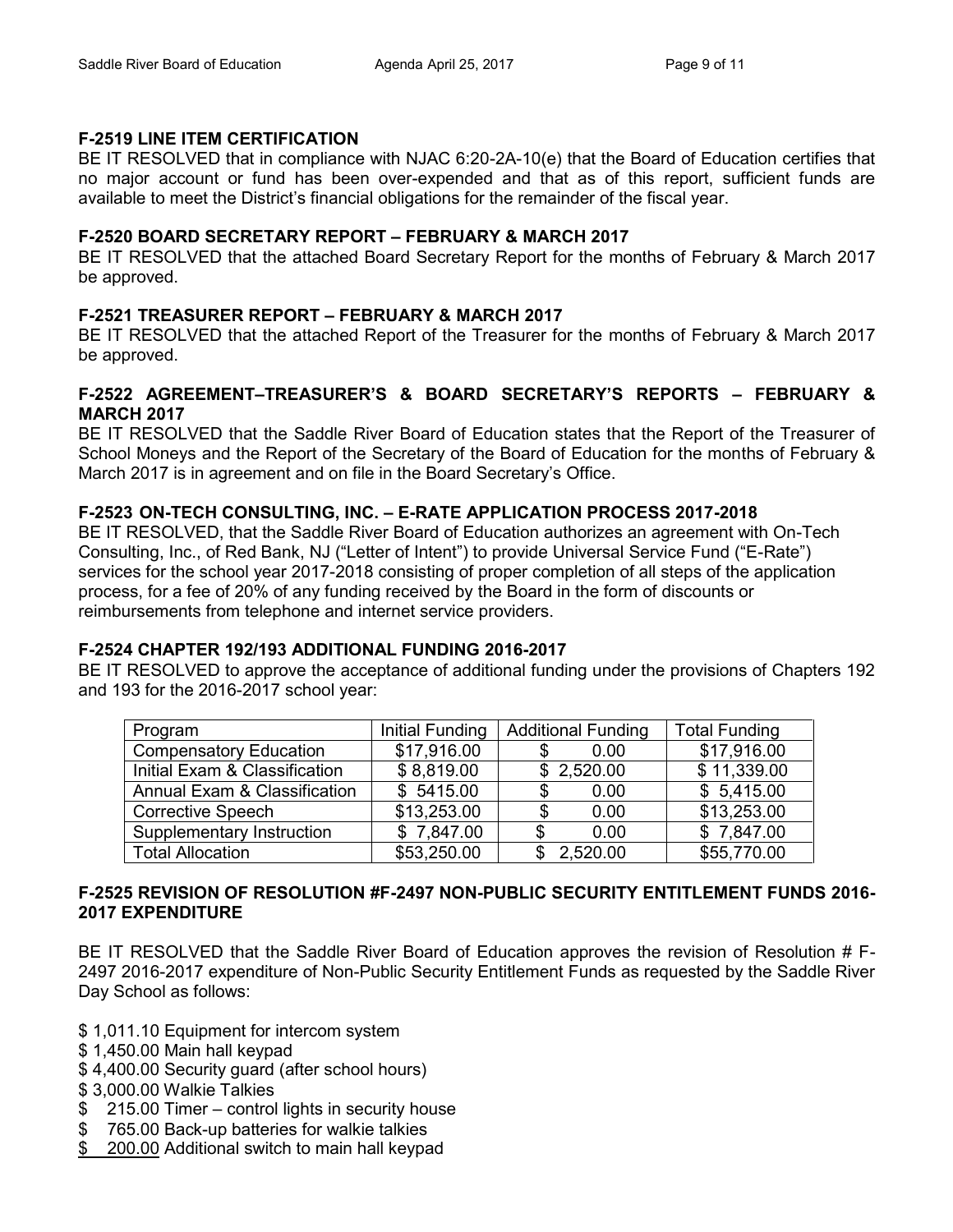\$11,041.10

\$4,058.90 Additional expenses to be determined at a later date \$15,100.00 Total entitlement allocation

#### **F-2526 NONPUBLIC NURSING SERVICES – ANN HANNA - SADDLE RIVER DAY SCHOOL JUNE 2017 SUMMER PROGRAM**

BE IT RESOLVED that the Saddle River Board of Education approves Ann Hanna, School Nurse, for the Saddle River Day School, to perform nonpublic nursing services for the June 2017 summer program at a total cost of \$937.18.

# **F-2527 DONATION – HO-HO-KUS/SADDLE RIVER RECREATION**

BE IT RESOLVED that the Saddle River Board of Education accepts with gratitude the donation of clay for the baseball field from Ho-Ho-Kus/Saddle River Recreation.

## **F-2528 DONATIONS – WANDELL HOME & SCHOOL ASSOCIATION**

BE IT RESOLVED that the Saddle River Board of Education accepts with gratitude the following donations from the Wandell Home & School Association:

| Amount                         | Donation                                    |
|--------------------------------|---------------------------------------------|
| Not to exceed \$10,000         | Landscaping for various areas of the school |
| Approximately \$<br><b>200</b> | Repair of scoreboard                        |

| FINANCE MOTIONS F-2517 TO F-2528 BUNDLED FOR SINGLE VOTE: |
|-----------------------------------------------------------|
| Motion:                                                   |
| Second:                                                   |
| Discussion:                                               |
|                                                           |

Roll Call Vote: JC: PE: JL: TV: TW: TW: